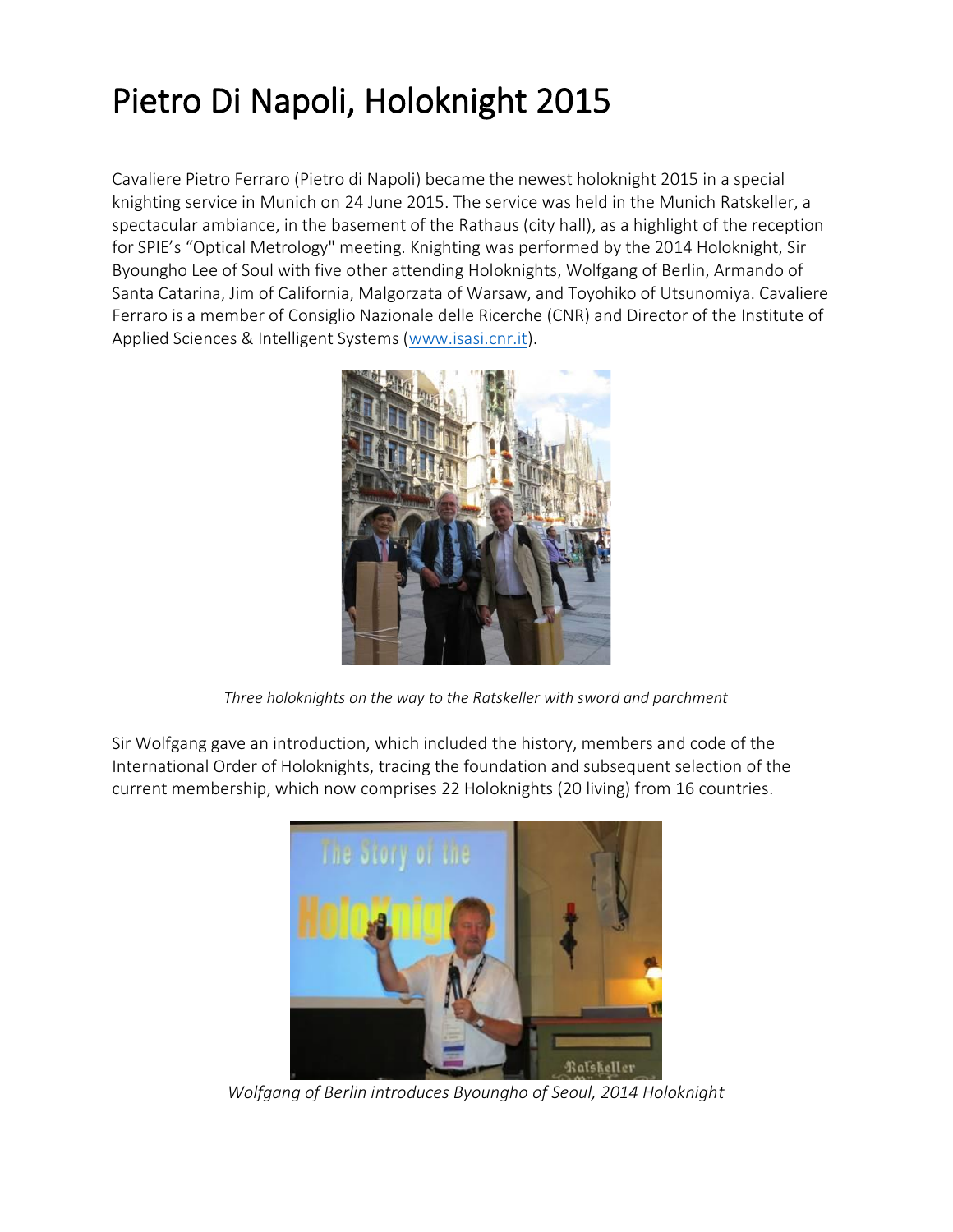

*Byoungho of Soul reveals the identity of the 2015 Holoknight and prepares to read the parchment.*

As we had hoped and always plan to achieve, the newest Holoknight was visibly shocked and delighted to have been selected for the honor, and the audience indicated an enthusiastic agreement with the selection.



*Pietro, surprised and delighted with the announcement* Photo by Sir Wolfgang Osten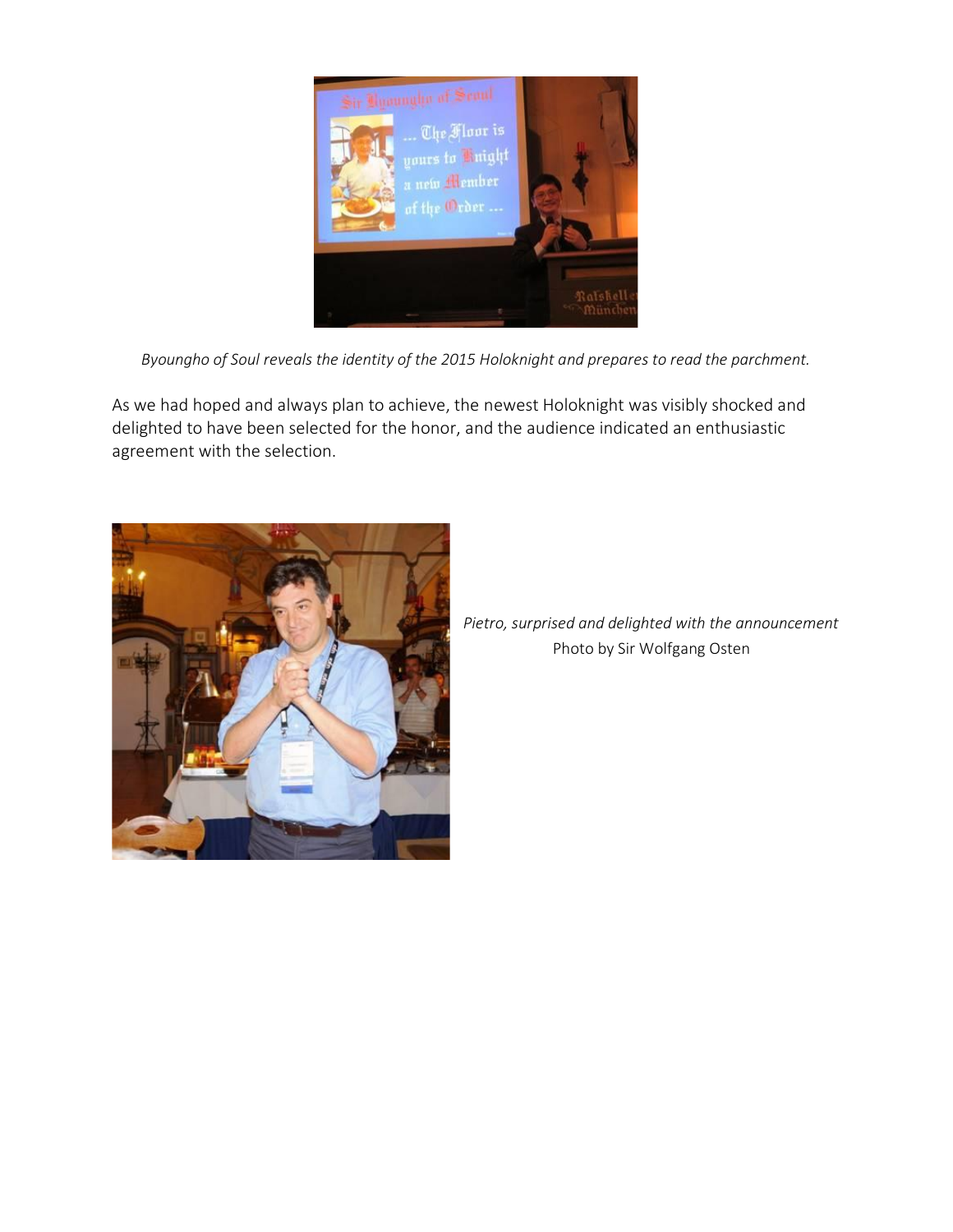

*Byoungho of Soul knights Pietro Ferraro and names him Pietro di Napoli* Photo by Sir Wolfgang Osten



*Byoungho of Soul with Pietro di Napoli*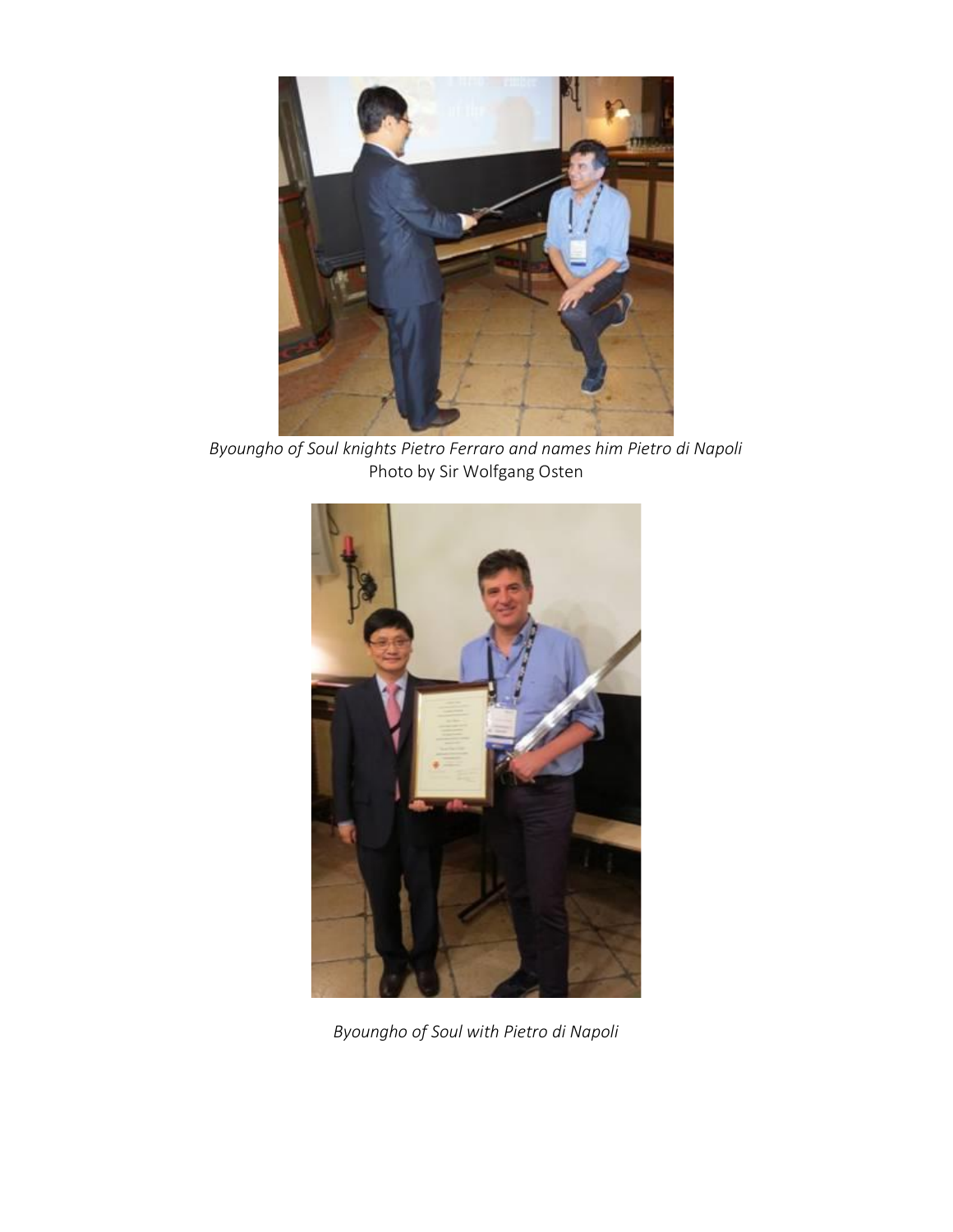

*Six of the seven Holoknights* Photo by Sir Wolfgang Osten (the seventh in the room)

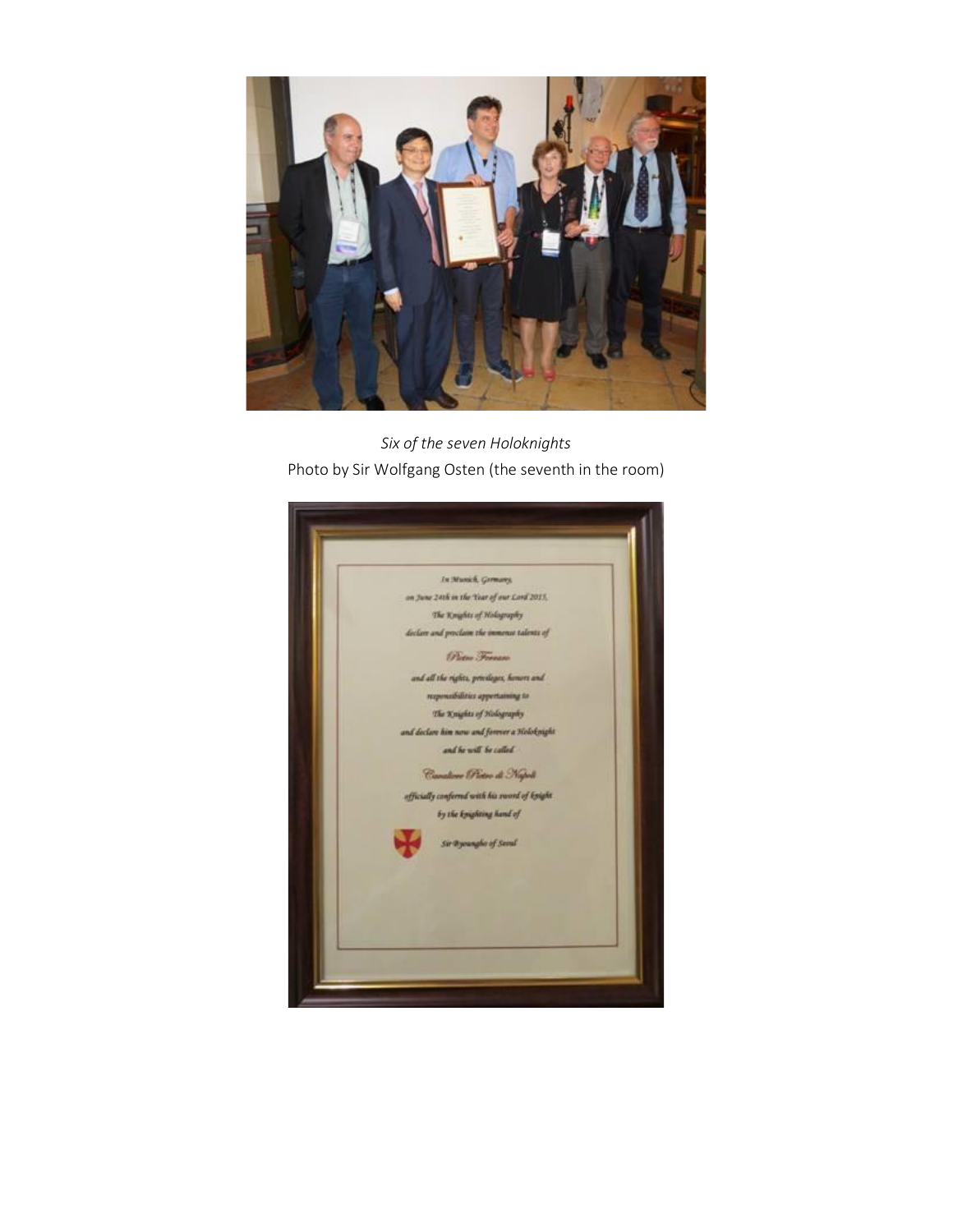

Later in the evening the group met for traditional drinks and discussion (Holographer's Corner) in the hotel room of Wolfgang of Berlin. A few possibilities for the next Holoknight service were discussed.



*The sword is engraved with "Cavaliere Pietro di Napoli"*